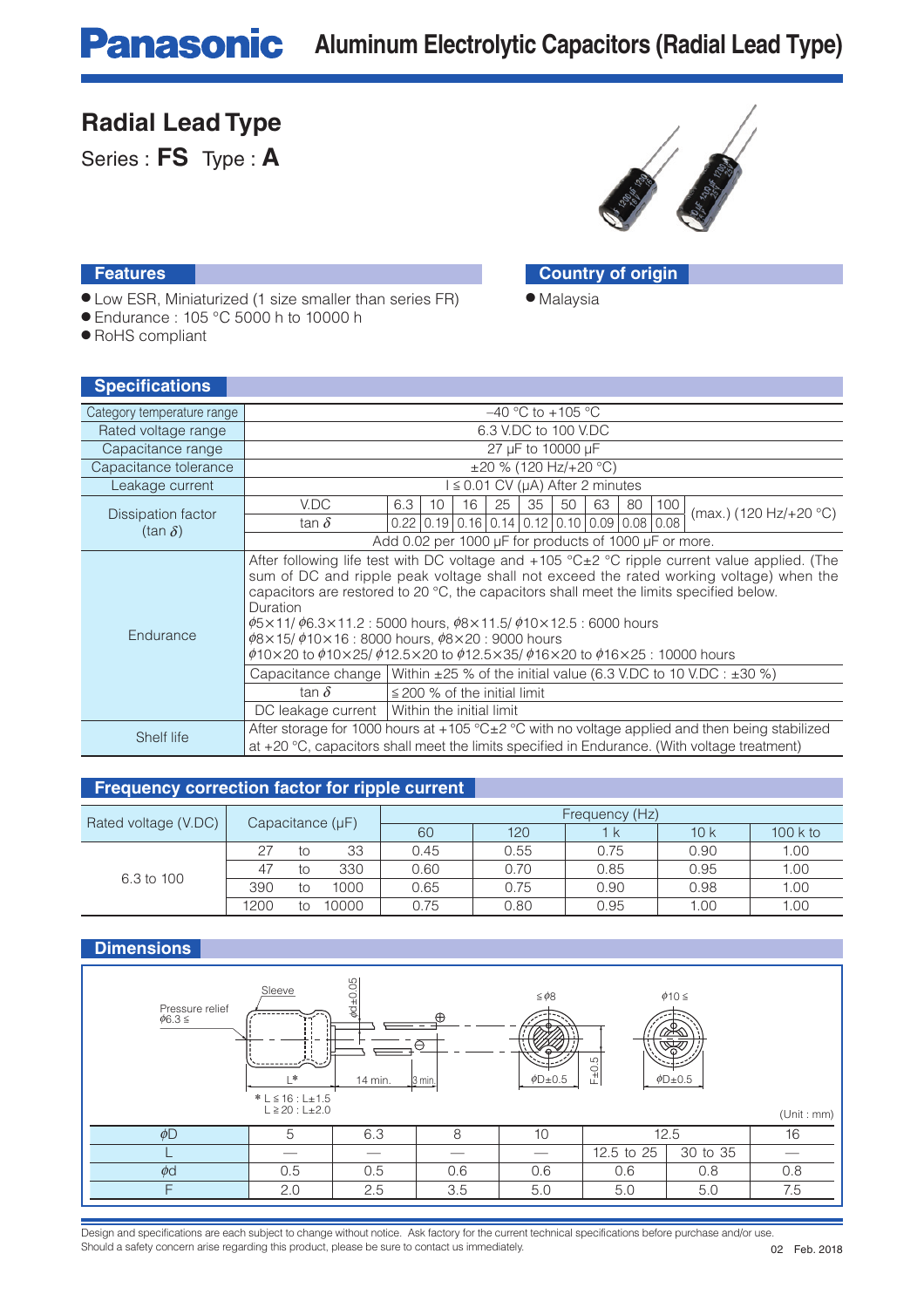# **Panasonic** Aluminum Electrolytic Capacitors (Radial Lead Type)

| <b>Case size/ Impedance/ Ripple current</b> |                                         |                     |                                       |                                         |                                       |                          |  |  |  |  |  |  |
|---------------------------------------------|-----------------------------------------|---------------------|---------------------------------------|-----------------------------------------|---------------------------------------|--------------------------|--|--|--|--|--|--|
| Rated voltage<br>(V.DC)                     |                                         | 6.3 V.DC to 35 V.DC |                                       |                                         | 50 V.DC                               |                          |  |  |  |  |  |  |
| Case size<br>(mm)                           | Impedance<br>$(\Omega/100 \text{ kHz})$ |                     | Ripple current<br>(mA r.m.s./100 kHz) | Impedance<br>$(\Omega/100 \text{ kHz})$ | Ripple current<br>(mA r.m.s./100 kHz) |                          |  |  |  |  |  |  |
| $(\phi\Box \times \Box)$                    | $+20 °C$                                | $-10$ °C            | $+105$ °C                             | $+20 °C$                                | $-10$ °C                              | $+105$ °C                |  |  |  |  |  |  |
| 5<br>$\times$ 11                            | 0.300                                   | 1.000               | 280                                   | 0.340                                   | 1.130                                 | 250                      |  |  |  |  |  |  |
| $\times$ 11.2<br>6.3                        | 0.130                                   | 0.430               | 455                                   | $\overline{\phantom{0}}$                | $\overline{\phantom{0}}$              | $\qquad \qquad -$        |  |  |  |  |  |  |
| $\times$ 11.5<br>8                          | 0.056                                   | 0.168               | 950                                   |                                         |                                       |                          |  |  |  |  |  |  |
| $\times$ 15<br>8                            | 0.041                                   | 0.123               | 1240                                  | 0.045                                   | 0.135                                 | 1140                     |  |  |  |  |  |  |
| 8<br>$\times$ 20                            | 0.030                                   | 0.090               | 1560                                  | 0.033                                   | 0.099                                 | 1430                     |  |  |  |  |  |  |
| $\times$ 12.5<br>10                         | 0.043                                   | 0.114               | 1290                                  |                                         |                                       | $\overline{\phantom{0}}$ |  |  |  |  |  |  |
| $\times$ 16<br>10                           | 0.028                                   | 0.078               | 1790                                  |                                         | $\overline{\phantom{0}}$              | $\qquad \qquad -$        |  |  |  |  |  |  |
| $\times$ 20<br>10                           | 0.020                                   | 0.057               | 2180                                  | 0.023                                   | 0.069                                 | 1890                     |  |  |  |  |  |  |
| $\times$ 25<br>10                           | 0.018                                   | 0.054               | 2470                                  | 0.022                                   | 0.066                                 | 2150                     |  |  |  |  |  |  |
| $\times$ 20<br>12.5                         | 0.018                                   | 0.045               | 2600                                  |                                         |                                       |                          |  |  |  |  |  |  |
| $\times$ 25<br>12.5                         | 0.015                                   | 0.038               | 3190                                  | 0.018                                   | 0.045                                 | 2660                     |  |  |  |  |  |  |
| 12.5<br>$\times$ 30                         | 0.013                                   | 0.033               | 3630                                  | 0.016                                   | 0.040                                 | 3160                     |  |  |  |  |  |  |
| $\times$ 35<br>12.5                         | 0.012                                   | 0.030               | 3750                                  | 0.014                                   | 0.035                                 | 3270                     |  |  |  |  |  |  |
| $\times$ 20<br>16                           | 0.017                                   | 0.043               | 3300                                  |                                         |                                       |                          |  |  |  |  |  |  |
| $\times$ 25<br>16                           | 0.014                                   | 0.035               | 3820                                  | 0.016                                   | 0.040                                 | 3320                     |  |  |  |  |  |  |

| Rated voltage<br>(V.DC)  |                          | 63 V.DC                    |                                       | 80 V.DC to 100 V.DC                     |                                       |           |  |  |  |
|--------------------------|--------------------------|----------------------------|---------------------------------------|-----------------------------------------|---------------------------------------|-----------|--|--|--|
| Case size<br>(mm)        | Impedance                | $(\Omega/100 \text{ kHz})$ | Ripple current<br>(mA r.m.s./100 kHz) | Impedance<br>$(\Omega/100 \text{ kHz})$ | Ripple current<br>(mA r.m.s./100 kHz) |           |  |  |  |
| $(\phi\Box \times \Box)$ | $+20 °C$                 | $-10$ °C                   | +105 $\degree$ C                      | $+20 °C$                                | $-10$ °C                              | $+105$ °C |  |  |  |
| 5<br>$\times$ 11         | 0.510                    | 2.040                      | 175                                   |                                         |                                       |           |  |  |  |
| $\times$ 11.2<br>6.3     |                          |                            |                                       |                                         |                                       |           |  |  |  |
| $\times$ 11.5<br>8       |                          |                            |                                       | 0.160                                   | 0.720                                 | 490       |  |  |  |
| $\times$ 15<br>8         | 0.068                    | 0.272                      | 741                                   | 0.112                                   | 0.504                                 | 590       |  |  |  |
| $\times$ 20<br>8         | 0.050                    | 0.200                      | 930                                   | 0.096                                   | 0.432                                 | 810       |  |  |  |
| $\times$ 12.5<br>10      | 0.063                    | 0.252                      | 761                                   | 0.112                                   | 0.448                                 | 600       |  |  |  |
| $\times$ 16<br>10        | 0.045                    | 0.180                      | 1073                                  | 0.072                                   | 0.288                                 | 930       |  |  |  |
| $\times$ 20<br>10        | —                        | $\overline{\phantom{m}}$   |                                       | 0.054                                   | 0.224                                 | 1120      |  |  |  |
| $\times$ 25<br>10        | 0.033                    | 0.132                      | 1500                                  | 0.044                                   | 0.176                                 | 1200      |  |  |  |
| $\times$ 20<br>12.5      | 0.033                    | 0.125                      | 1582                                  | 0.043                                   | 0.135                                 | 1400      |  |  |  |
| 12.5<br>$\times$ 25      | 0.027                    | 0.092                      | 1995                                  | 0.034                                   | 0.108                                 | 1800      |  |  |  |
| $12.5 \times 30$         | $\overline{\phantom{0}}$ |                            |                                       | 0.030                                   | 0.099                                 | 2200      |  |  |  |
| $12.5 \times 35$         | 0.021                    | 0.071                      | 2780                                  | 0.023                                   | 0.070                                 | 2380      |  |  |  |
| $\times$ 20<br>16        | 0.029                    | 0.093                      | 2153                                  | 0.032                                   | 0.108                                 | 1450      |  |  |  |
| $\times$ 25<br>16        | 0.024                    | 0.074                      | 2988                                  | 0.025                                   | 0.076                                 | 2500      |  |  |  |

Design and specifications are each subject to change without notice. Ask factory for the current technical specifications before purchase and/or use. Should a safety concern arise regarding this product, please be sure to contact us immediately.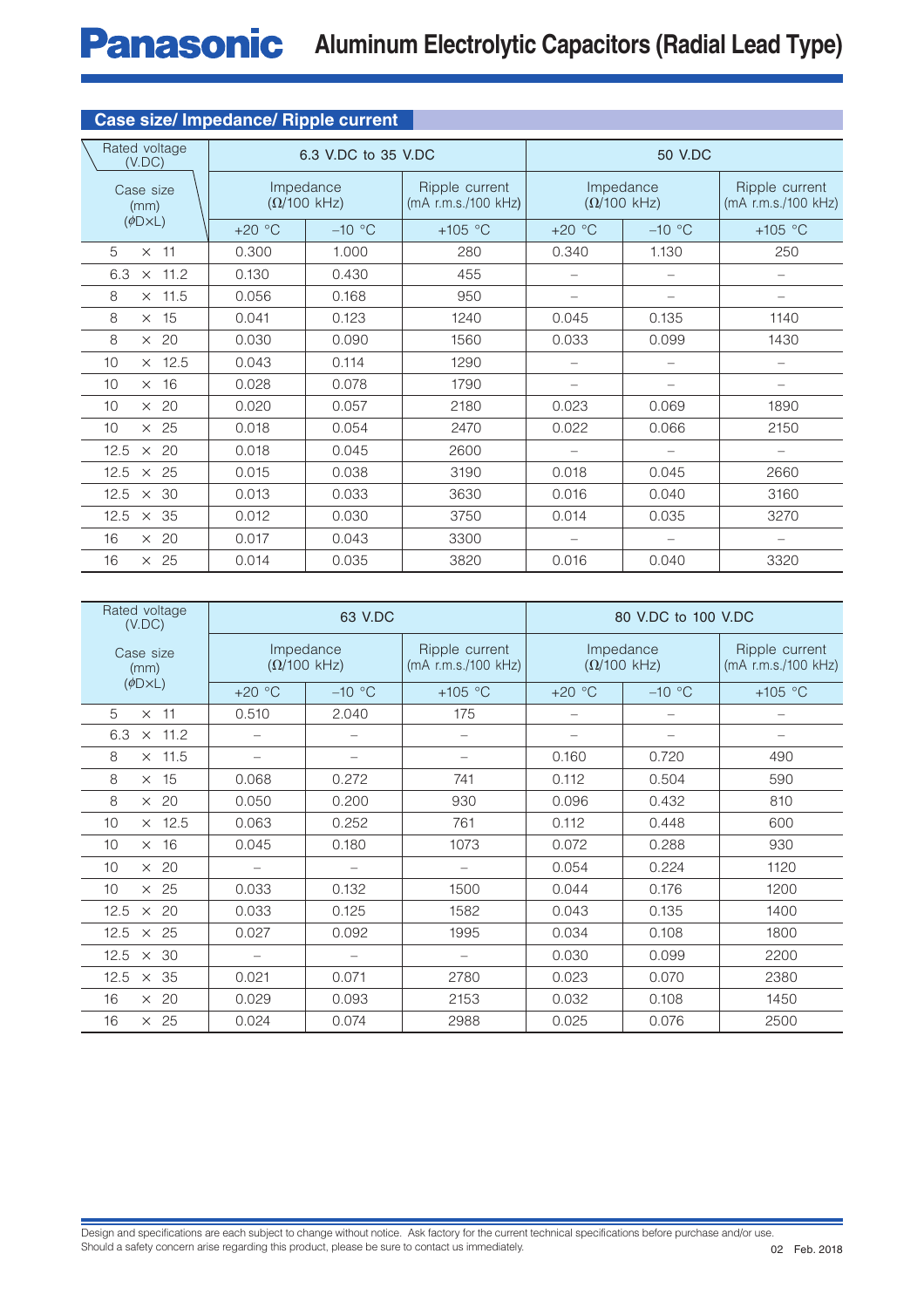# **Panasonic** Aluminum Electrolytic Capacitors (Radial Lead Type)

| UHALQUEHOLIUS HOL |                            |          |                |                                         |                                                                     |                                   |                          |                  |            |                     |                     |                                            |      |
|-------------------|----------------------------|----------|----------------|-----------------------------------------|---------------------------------------------------------------------|-----------------------------------|--------------------------|------------------|------------|---------------------|---------------------|--------------------------------------------|------|
|                   |                            |          | Case size (mm) |                                         | Specification                                                       |                                   |                          | Lead length (mm) |            |                     |                     | Min. Packaging Q'ty                        |      |
| Rated             | Cap.                       |          |                | Ripple                                  |                                                                     |                                   |                          |                  | Lead space |                     |                     |                                            |      |
| voltage<br>(V.DC) | $(\pm 20 \%)$<br>$(\mu F)$ | $\phi$ D | L              | current<br>$(+105 °C)$<br>$(mA$ r.m.s.) | $(100 \text{ kHz})$ $(100 \text{ kHz})$<br>$(+20 °C)$<br>$(\Omega)$ | Impedance<br>Endurance<br>(hours) | Lead<br>dia.<br>$\phi$ d | Straight         | $*B$       | Taping Taping<br>∗H | Part No.            | Straight Taping<br>leads<br>(pcs)<br>(pcs) |      |
|                   | 220                        | 5        | 11             | 280                                     | 0.300                                                               | 5000                              | 0.5                      | 2.0              | 5.0        | 2.5                 | EEUFS0J221()        | 200                                        | 2000 |
|                   | 1500                       | 8        | 15             | 1240                                    | 0.041                                                               | 8000                              | 0.6                      | 3.5              | 5.0        |                     | EEUFS0J152L()       | 200                                        | 1000 |
|                   |                            | 10       | 12.5           | 1290                                    | 0.043                                                               | 6000                              | 0.6                      | 5.0              | 5.0        |                     | EEUFS0J152()        | 200                                        | 500  |
|                   | 1800                       | 8        | 20             | 1560                                    | 0.030                                                               | 9000                              | 0.6                      | 3.5              | 5.0        |                     | EEUFS0J182L()       | 200                                        | 1000 |
|                   | 2000                       | 8        | 20             | 1560                                    | 0.030                                                               | 9000                              | 0.6                      | 3.5              | 5.0        |                     | EEUFS0J202L()       | 200                                        | 1000 |
|                   |                            | 10       | 16             | 1790                                    | 0.028                                                               | 8000                              | 0.6                      | 5.0              | 5.0        |                     | EEUFS0J202()        | 200                                        | 500  |
|                   | 2200                       | 10       | 16             | 1790                                    | 0.028                                                               | 8000                              | 0.6                      | 5.0              | 5.0        |                     | EEUFS0J222()        | 200                                        | 500  |
|                   | 2700                       | 10       | 20             | 2180                                    | 0.020                                                               | 10000                             | 0.6                      | 5.0              | 5.0        |                     | EEUFS0J272()        | 200                                        | 500  |
|                   | 3300                       | 10       | 20             | 2180                                    | 0.020                                                               | 10000                             | 0.6                      | 5.0              | 5.0        |                     | EEUFS0J332()        | 200                                        | 500  |
|                   | 3900                       | 10       | 25             | 2470                                    | 0.018                                                               | 10000                             | 0.6                      | 5.0              | 5.0        |                     | EEUFS0J392L()       | 200                                        | 500  |
| 6.3               | 4700                       | 12.5     | 20             | 2600                                    | 0.018                                                               | 10000                             | 0.6                      | 5.0              | 5.0        |                     | EEUFS0J472()        | 200                                        | 500  |
|                   | 5100                       | 12.5     | 25             | 3190                                    | 0.015                                                               | 10000                             | 0.6                      | 5.0              | 5.0        |                     | EEUFS0J512()        | 200                                        | 500  |
|                   | 5600                       | 12.5     | 25             | 3190                                    | 0.015                                                               | 10000                             | 0.6                      | 5.0              | 5.0        |                     | EEUFS0J562()        | 200                                        | 500  |
|                   | 6200                       | 12.5     | 30             | 3630                                    | 0.013                                                               | 10000                             | 0.8                      | 5.0              |            |                     | EEUFS0J622L         | 100                                        |      |
|                   | 6800                       | 12.5     | 30             | 3630                                    | 0.013                                                               | 10000                             | 0.8                      | 5.0              |            |                     | EEUFS0J682L         | 100                                        |      |
|                   | 7500<br>8200               | 12.5     | 35             | 3750                                    | 0.012                                                               | 10000                             | 0.8                      | 5.0              |            |                     | EEUFS0J752L         | 100                                        |      |
|                   |                            | 16       | 20             | 3300                                    | 0.017                                                               | 10000                             | 0.8                      | 7.5              | 7.5        |                     | EEUFS0J752S()       | 100                                        | 250  |
|                   |                            | 12.5     | 35             | 3750                                    | 0.012                                                               | 10000                             | 0.8                      | 5.0              |            |                     | EEUFS0J822L         | 100                                        |      |
|                   |                            | 16       | 20             | 3300                                    | 0.017                                                               | 10000                             | 0.8                      | 7.5              | 7.5        |                     | EEUFS0J822S()       | 100                                        | 250  |
|                   | 9100                       | 16       | 25             | 3820                                    | 0.014                                                               | 10000                             | 0.8                      | 7.5              | 7.5        |                     | EEUFS0J912()        | 100                                        | 250  |
|                   | 10000                      | 16       | 25             | 3820                                    | 0.014                                                               | 10000                             | 0.8                      | 7.5              | 7.5        |                     | EEUFS0J103()        | 100                                        | 250  |
|                   | 180                        | 5        | 11             | 280                                     | 0.300                                                               | 5000                              | 0.5                      | 2.0              | 5.0        | 2.5                 | EEUFS1A181()        | 200                                        | 2000 |
|                   | 330                        | 6.3      | 11.2           | 455                                     | 0.130                                                               | 5000                              | 0.5                      | 2.5              | 5.0        | 2.5                 | EEUFS1A331()        | 200                                        | 2000 |
|                   | 820                        | 8        | 11.5           | 950                                     | 0.056                                                               | 6000                              | 0.6                      | 3.5              | 5.0        |                     | <b>EEUFS1A821()</b> | 200                                        | 1000 |
|                   | 1000                       | 10       | 12.5           | 1290                                    | 0.043                                                               | 6000                              | 0.6                      | 5.0              | 5.0        |                     | EEUFS1A102()        | 200                                        | 500  |
|                   |                            | 8        | 15             | 1240                                    | 0.041                                                               | 8000                              | 0.6                      | 3.5              | 5.0        |                     | EEUFS1A122L()       | 200                                        | 1000 |
|                   | 1200                       | 10       | 12.5           | 1290                                    | 0.043                                                               | 6000                              | 0.6                      | 5.0              | 5.0        |                     | <b>EEUFS1A122()</b> | 200                                        | 500  |
|                   | 1800                       | 8        | 20             | 1560                                    | 0.030                                                               | 9000                              | 0.6                      | 3.5              | 5.0        |                     | EEUFS1A182L()       | 200                                        | 1000 |
|                   |                            | 10       | 16             | 1790                                    | 0.028                                                               | 8000                              | 0.6                      | 5.0              | 5.0        |                     | <b>EEUFS1A182()</b> | 200                                        | 500  |
| 10                | 2000                       | 10       | 20             | 2180                                    | 0.020                                                               | 10000                             | 0.6                      | 5.0              | 5.0        |                     | EEUFS1A202()        | 200                                        | 500  |
|                   | 2200                       | 10       | 20             | 2180                                    | 0.020                                                               | 10000                             | 0.6                      | 5.0              | 5.0        |                     | <b>EEUFS1A222()</b> | 200                                        | 500  |
|                   | 2700                       | 10       | 25             | 2470                                    | 0.018                                                               | 10000                             | 0.6                      | 5.0              | 5.0        |                     | EEUFS1A272L()       | 200                                        | 500  |
|                   | 3600                       | 12.5     | 20             | 2600                                    | 0.018                                                               | 10000                             | 0.6                      | 5.0              | 5.0        |                     | EEUFS1A362()        | 200                                        | 500  |
|                   | 4700                       | 12.5     | 25             | 3190                                    | 0.015                                                               | 10000                             | 0.6                      | 5.0              | 5.0        |                     | <b>EEUFS1A472()</b> | 200                                        | 500  |
|                   | 5100                       | 12.5     | 30             | 3630                                    | 0.013                                                               | 10000                             | 0.8                      | 5.0              |            |                     | EEUFS1A512L         | 100                                        |      |
|                   |                            | 12.5     | 30             | 3630                                    | 0.013                                                               | 10000                             | 0.8                      | $5.0\,$          |            |                     | EEUFS1A562L         | 100                                        |      |
|                   | 5600                       | 16       | 20             | 3300                                    | 0.017                                                               | 10000                             | 0.8                      | 7.5              | 7.5        |                     | EEUFS1A562S()       | 100                                        | 250  |
|                   | 7500                       | 12.5     | 35             | 3750                                    | 0.012                                                               | 10000                             | 0.8                      | 5.0              |            |                     | EEUFS1A752L         | 100                                        |      |
|                   | 8200                       | 16       | 25             | 3820                                    | 0.014                                                               | 10000                             | 0.8                      | 7.5              | 7.5        |                     | EEUFS1A822()        | 100                                        | 250  |

#### **Characteristics list**

· When requesting taped product, please put the letter "B" or "H" between the "( )". Lead wire pitch \*B=5 mm, 7.5 mm, H=2.5 mm.

· Please refer to the page of "Taping dimensions".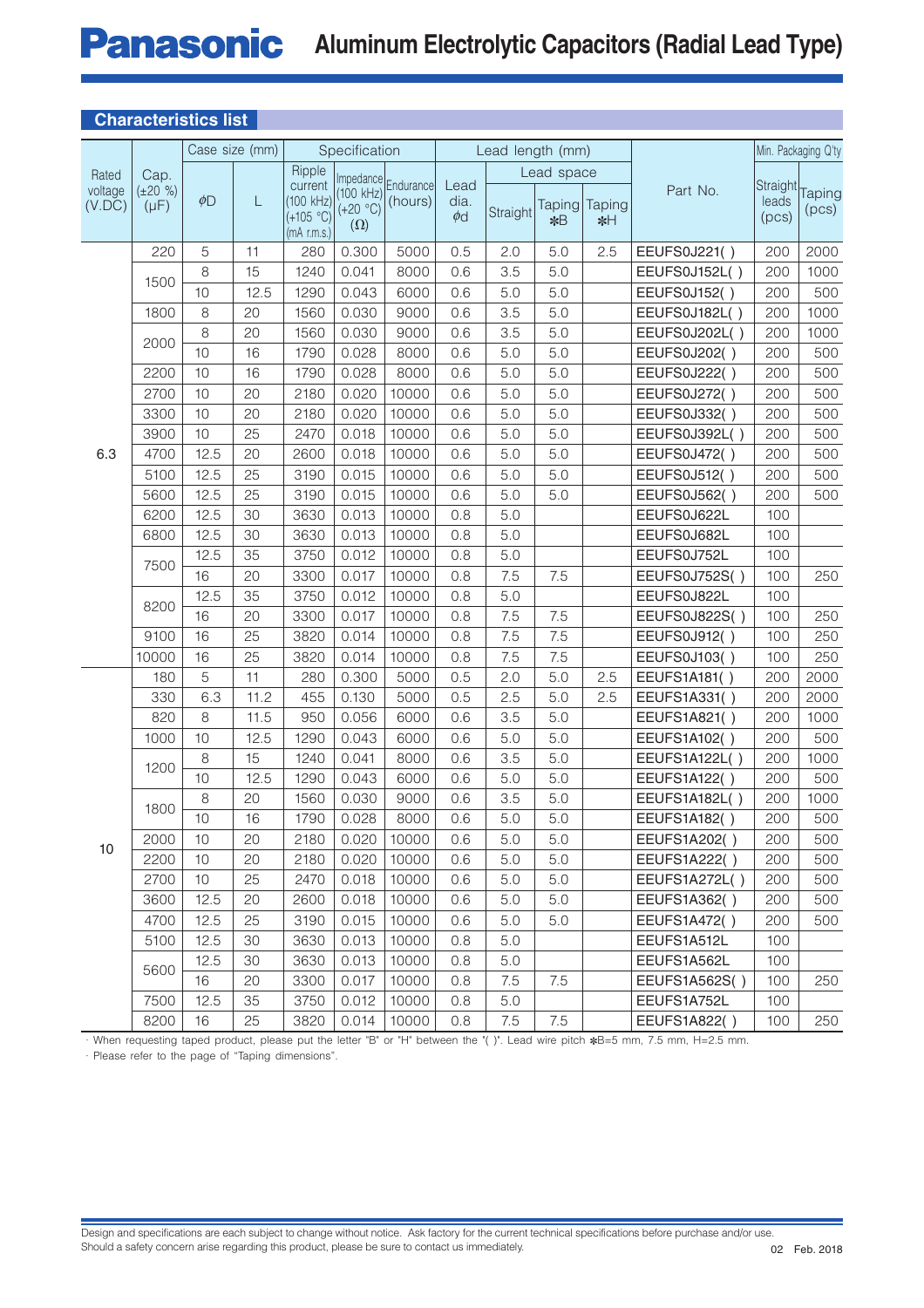### **Panasonic Aluminum Electrolytic Capacitors (Radial Lead Type)**

| <b>Characteristics list</b> |                            |                 |                |                                                      |                                       |                                |                          |                  |                  |                        |                      |                            |                     |
|-----------------------------|----------------------------|-----------------|----------------|------------------------------------------------------|---------------------------------------|--------------------------------|--------------------------|------------------|------------------|------------------------|----------------------|----------------------------|---------------------|
|                             |                            |                 | Case size (mm) |                                                      | Specification                         |                                |                          | Lead length (mm) |                  |                        |                      |                            | Min. Packaging Q'ty |
| Rated                       | Cap.                       |                 |                | Ripple                                               |                                       |                                |                          | Lead space       |                  |                        |                      |                            |                     |
| voltage<br>(V.DC)           | $(\pm 20 \%)$<br>$(\mu F)$ | $\phi$ D        | L              | current<br>(100 kHz)<br>$(+105 °C)$<br>$(mA$ r.m.s.) | (100 kHz)<br>$(+20 °C)$<br>$(\Omega)$ | Impedance Endurance<br>(hours) | Lead<br>dia.<br>$\phi$ d | Straight         | $*B$             | Taping Taping<br>$*$ H | Part No.             | Straight<br>leads<br>(pcs) | Taping<br>(pcs)     |
|                             | 120                        | 5               | 11             | 280                                                  | 0.300                                 | 5000                           | 0.5                      | 2.0              | 5.0              | 2.5                    | EEUFS1C121()         | 200                        | 2000                |
|                             | 510                        | 8               | 11.5           | 950                                                  | 0.056                                 | 6000                           | 0.6                      | 3.5              | 5.0              |                        | EEUFS1C511()         | 200                        | 1000                |
|                             | 820                        | 8               | 15             | 1240                                                 | 0.041                                 | 8000                           | 0.6                      | 3.5              | 5.0              |                        | EEUFS1C821L()        | 200                        | 1000                |
|                             |                            | 10              | 12.5           | 1290                                                 | 0.043                                 | 6000                           | 0.6                      | 5.0              | 5.0              |                        | <b>EEUFS1C821()</b>  | 200                        | 500                 |
|                             | 1200                       | 8               | 20             | 1560                                                 | 0.030                                 | 9000                           | 0.6                      | 3.5              | 5.0              |                        | EEUFS1C122L()        | 200                        | 1000                |
|                             |                            | 10              | 16             | 1790                                                 | 0.028                                 | 8000                           | 0.6                      | 5.0              | 5.0              |                        | <b>EEUFS1C122()</b>  | 200                        | 500                 |
|                             | 1800                       | 10              | 20             | 2180                                                 | 0.020                                 | 10000                          | 0.6                      | 5.0              | 5.0              |                        | <b>EEUFS1C182()</b>  | 200                        | 500                 |
| 16                          | 2200                       | 10              | 25             | 2470                                                 | 0.018                                 | 10000                          | 0.6                      | 5.0              | 5.0              |                        | EEUFS1C222L()        | 200                        | 500                 |
|                             | 2400                       | 12.5            | 20             | 2600                                                 | 0.018                                 | 10000                          | 0.6                      | 5.0              | 5.0              |                        | EEUFS1C242()         | 200                        | 500                 |
|                             | 3300                       | 12.5            | 25             | 3190                                                 | 0.015                                 | 10000                          | 0.6                      | 5.0              | 5.0              |                        | EEUFS1C332()         | 200                        | 500                 |
|                             | 3600                       | 12.5            | 30             | 3630                                                 | 0.013                                 | 10000                          | 0.8                      | 5.0              |                  |                        | EEUFS1C362L          | 100                        |                     |
|                             | 3900                       | 12.5            | 30             | 3630                                                 | 0.013                                 | 10000                          | 0.8                      | 5.0              |                  |                        | EEUFS1C392L          | 100                        |                     |
|                             | 4700                       | 16              | 20             | 3300                                                 | 0.017                                 | 10000                          | 0.8                      | 7.5              | 7.5              |                        | EEUFS1C472S()        | 100                        | 250                 |
|                             | 5100                       | 12.5            | 35             | 3750                                                 | 0.012                                 | 10000                          | 0.8                      | 5.0              |                  |                        | EEUFS1C512L          | 100                        |                     |
|                             | 6200                       | 16              | 25             | 3820                                                 | 0.014                                 | 10000                          | 0.8                      | 7.5              | 7.5              |                        | <b>EEUFS1C622()</b>  | 100                        | 250                 |
| 25                          | 1200                       | 10              | 20             | 2180                                                 | 0.020                                 | 10000                          | 0.6                      | 5.0              | 5.0              |                        | EEUFS1E122()         | 200                        | 500                 |
|                             | 2200                       | 12.5            | 25             | 3190                                                 | 0.015                                 | 10000                          | 0.6                      | 5.0              | 5.0              |                        | EEUFS1E222()         | 200                        | 500                 |
|                             | 3300                       | 12.5            | 35             | 3750                                                 | 0.012                                 | 10000                          | 0.8                      | 5.0              |                  |                        | EEUFS1E332L          | 100                        |                     |
|                             | 3900                       | 16              | 25             | 3820                                                 | 0.014                                 | 10000                          | 0.8                      | 7.5              | 7.5              |                        | EEUFS1E392()         | 100                        | 250                 |
|                             | 330                        | 8               | 15             | 1240                                                 | 0.041                                 | 8000                           | 0.6                      | 3.5              | 5.0              |                        | EEUFS1V331L()        | 200                        | 1000                |
|                             | 820                        | 10              | 20             | 2180                                                 | 0.020                                 | 10000                          | 0.6                      | 5.0              | 5.0              |                        | EEUFS1V821()         | 200                        | 500                 |
| 35                          | 1000                       | 10              | 25             | 2470                                                 | 0.018                                 | 10000                          | 0.6                      | 5.0              | 5.0              |                        | EEUFS1V102L()        | 200                        | 500                 |
|                             | 1500                       | 12.5            | 25             | 3190                                                 | 0.015                                 | 10000                          | 0.6                      | 5.0              | 5.0              |                        | <b>EEUFS1V152()</b>  | 200                        | 500                 |
|                             | 1800                       | 16              | 20             | 3300                                                 | 0.017                                 | 10000                          | 0.8                      | 7.5              | 7.5              |                        | <b>EEUFS1V182S()</b> | 100                        | 250                 |
|                             | 2700                       | 16              | 25             | 3820                                                 | 0.014                                 | 10000                          | 0.8                      | 7.5              | 7.5              |                        | EEUFS1V272()         | 100                        | 250                 |
|                             | 27                         | 5               | 11             | 250                                                  | 0.340                                 | 5000                           | 0.5                      | 2.0              | 5.0              | 2.5                    | EEUFS1H270()         | 200                        | 2000                |
|                             | 150                        | 8               | 15             | 1140                                                 | 0.045                                 | 8000                           | 0.6                      | 3.5              | 5.0              |                        | EEUFS1H151L()        | 200                        | 1000                |
|                             | 220                        | 8               | 20             | 1430                                                 | 0.033                                 | 9000                           | 0.6                      | 3.5              | 5.0              |                        | EEUFS1H221L()        | 200                        | 1000                |
|                             | 330                        | $10$            | 20             | 1890                                                 | 0.023                                 | 10000                          | 0.6                      | 5.0              | $\overline{5.0}$ |                        | EEUFS1H331()         | 200                        | 500                 |
| 50                          | 390                        | 10 <sup>1</sup> | 25             | 2150                                                 | 0.022                                 | 10000                          | 0.6                      | 5.0              | 5.0              |                        | EEUFS1H391L()        | 200                        | 500                 |
|                             | 680                        | 12.5            | 25             | 3660                                                 | 0.018                                 | 10000                          | 0.6                      | 5.0              | 5.0              |                        | EEUFS1H681()         | 200                        | 500                 |
|                             | 820                        | 12.5            | 30             | 3160                                                 | 0.016                                 | 10000                          | 0.8                      | 5.0              |                  |                        | EEUFS1H821L          | 100                        |                     |
|                             | 1000                       | 12.5            | 35             | 3270                                                 | 0.014                                 | 10000                          | 0.8                      | 5.0              |                  |                        | EEUFS1H102L          | 100                        |                     |
|                             | 1200                       | 16              | 25             | 3320                                                 | 0.016                                 | 10000                          | 0.8                      | 7.5              | 7.5              |                        | <b>EEUFS1H122()</b>  | 100                        | 250                 |
|                             | 27                         | 5               | 11             | 175                                                  | 0.510                                 | 5000                           | 0.5                      | 2.0              | 5.0              | 2.5                    | EEUFS1J270()         | 200                        | 2000                |
|                             | 120                        | 8               | 15             | 741                                                  | 0.068                                 | 8000                           | 0.6                      | 3.5              | 5.0              |                        | EEUFS1J121L()        | 200                        | 1000                |
|                             |                            | 10              | 12.5           | 761                                                  | 0.063                                 | 6000                           | 0.6                      | 5.0              | 5.0              |                        | EEUFS1J121()         | 200                        | 500                 |
|                             | 180                        | 8               | 20             | 930                                                  | 0.050                                 | 9000                           | 0.6                      | 3.5              | 5.0              |                        | EEUFS1J181L()        | 200                        | 1000                |
|                             |                            | 10              | 16             | 1073                                                 | 0.045                                 | 8000                           | 0.6                      | 5.0              | 5.0              |                        | EEUFS1J181()         | 200                        | 500                 |
| 63                          | 330                        | 10              | 25             | 1500                                                 | 0.033                                 | 10000                          | 0.6                      | 5.0              | 5.0              |                        | EEUFS1J331L()        | 200                        | 500                 |
|                             | 390                        | 12.5            | 20             | 1582                                                 | 0.033                                 | 10000                          | 0.6                      | 5.0              | 5.0              |                        | EEUFS1J391()         | 200                        | 500                 |
|                             | 560                        | 12.5            | 25             | 1995                                                 | 0.027                                 | 10000                          | 0.6                      | 5.0              | 5.0              |                        | EEUFS1J561()         | 200                        | 500                 |
|                             | 680                        | 16              | 20             | 2153                                                 | 0.029                                 | 10000                          | 0.8                      | 7.5              | 7.5              |                        | EEUFS1J681S()        | 100                        | 250                 |
|                             | 820                        | 12.5            | 35             | 2780                                                 | 0.021                                 | 10000                          | 0.8                      | 5.0              |                  |                        | EEUFS1J821L          | 100                        |                     |
|                             | 1000                       | 16              | 25             | 2988                                                 | 0.024                                 | 10000                          | 0.8                      | 7.5              | 7.5              |                        | EEUFS1J102()         | 100                        | 250                 |

· When requesting taped product, please put the letter "B" or "H" be tween the "( )". Lead wire pitch ✽B=5 mm, 7.5 mm, H=2.5 mm.

· Please refer to the page of "Taping dimensions".